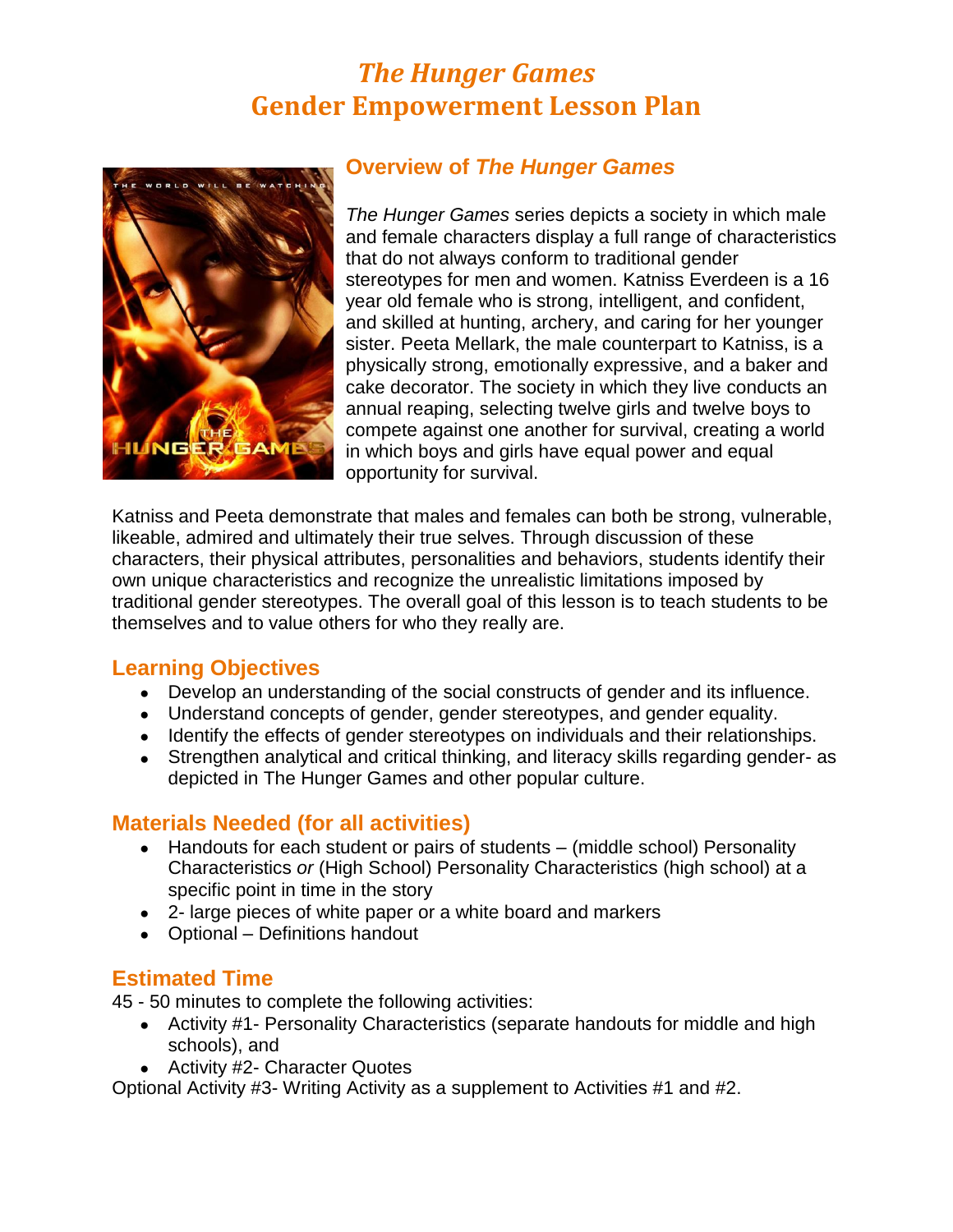## **Definitions (for Instructor Use)**

**Gender** refers to the social attributes and opportunities associated with being male and female and the relationships between women and men, as well as the relationships between women and those between men. These attributes, opportunities and relationships are socially constructed and are learned through socialization processes. They are context/ time-specific and changeable.

**Gender stereotypes** are generalized and/or assembled conceptualizations about people based on gender. Stereotypes depict simplified and rigid view of others and are centered on a limited number of characteristics. Stereotypes create an impression that everyone in the group has the same characteristics. Stereotypes create expectations of what males and females should look like and how they should think, feel, and act.

**Gender equality** means that girls and boys, women and men have equal conditions for realizing their full human rights and for contributing to, and benefiting from, economic, social, cultural and political development. Gender equality is the equal valuing by society of the similarities and the differences of each other.

## **Activity #1– Personality Characteristics**

Using commonly recognized characters from *The Hunger Games*, students will be able to identify actual characteristics of male and female characters in the story, understand how these comply or do not comply with traditional gender stereotypes and discuss the personal and societal value of gender equality. NOTE: The overall goal of this activity is to educate students about gender equality, and to help them conceptualize healthy gender roles within their own relationships.

#### **Instructions**

Give each student a Hunger Games Characteristic Sheet (not mentioned in materials section above. For middle schools, give each student a *Personality Characteristics Handout*. For high schools, give each student a *Personality Characteristics, Behaviors, and Activities Handout (is this the "Characteristic Sheet?"*. Have students work in pairs or small groups. To begin, ask each group to select examples from the handout for each category: personality characteristics, behaviors, and activities. Each character can have similar qualities and the words can be used more than once.

After students have completed *The Hunger Games* Character Sheet, introduce the idea that **gender is socially constructed**. [Tip: post pre-printed term definition sheet for Gender for student reference.] Explain that books, movies, music and videos influence our understanding of gender - how to look, act, dress, and relate to others can be a source that contributes to this composition.

#### **Class Discussion Questions - Gender and Gender Stereotypes**

- Ask students to share the characteristics, behaviors, or activities they assigned to Katniss and Peeta.
- Ask students to differentiate between stereotypical characteristics and characteristics that do not conform to traditional gender stereotypes (i.e.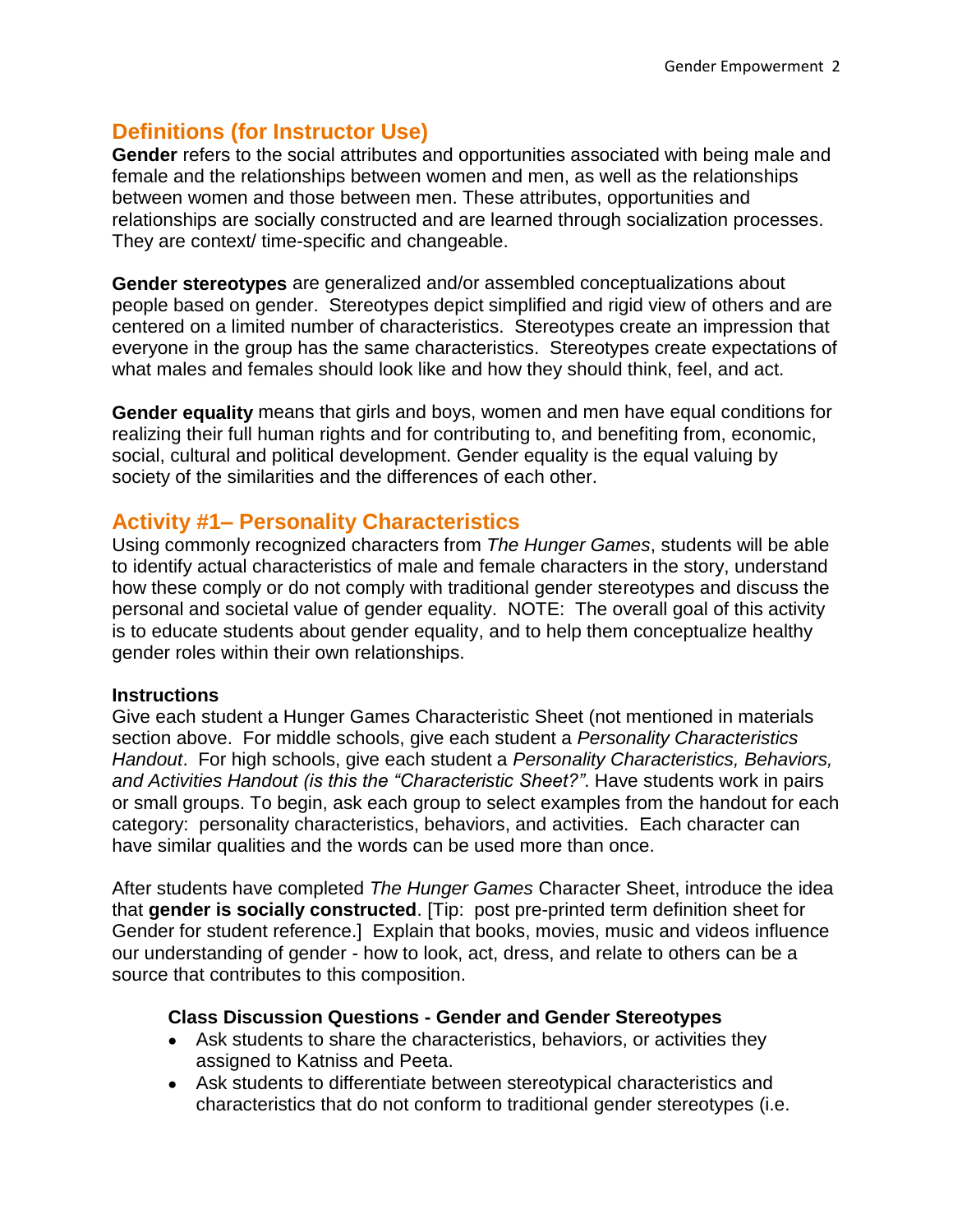Katniss "acting" to show the audience that she is in love with Peeta (stereotypical) versus Katniss prowess as a hunter (non-stereotypical).

- Ask students to look at the many characters in "Hunger Games" and assess which are conforming (i.e. Glimmer and Cato) and non-conforming to gender stereotypes (i.e. Katniss and Peeta).
- **HIGH SCHOOL Handout**: Ask students how the characteristics, behaviors, and/or activities changed depending on the situation the character was in? Why or why not?

#### **Class Discussion Questions - Popular Culture**

Explain to students how novels and other forms of popular culture can support a healthier and more holistic notion of masculinity and femininity by illustrating the full range of personal characteristics among both male and female characters.

- Ask students how they think authors, artists, and musicians might contribute to the social construction of gender. How does popular culture pressure young people to conform to traditional gender stereotypes vs. expressing their true selves?
- Ask how it would feel if more characters in books or popular culture were free to display a full range of characteristics, those that fit into traditional gender stereotypes and those that may not?
- How could books and movies contribute to a more holistic and realistic social construction of gender?"

### **Activity #2 –Character Quotes**

Write each of the following quotes at the top of each piece of paper or a whiteboard. Record student's responses to the questions that follow, under each character's name:

> **Katniss Everdeen** "It was slow-going at first, but I was determined to feed us. I stole eggs from nests, caught fish in nets, sometimes managed to shoot a squirrel or rabbit for stew, and gathered the various plants that sprung up beneath my feet. Plants are tricky. Many are edible, but one false mouthful and you're dead. I checked and double-checked the plants I harvested with my father's pictures. I kept us alive."

> **Peeta Mellark** "We were five. You had a plaid dress and your hair...it was in two braids instead of one. …' So that day, in music assembly, the teacher asked who knew the valley song. Your hand shot right up in the air. She put you up on a stool and had you sing it for us. And I swear, ever bird outside the windows fell silent. And right when your song ended, I knew - just like your mother- I was a goner."

After reading the quotes aloud from Katniss and Peeta, ask the students the following questions to generate discussion.

#### **Class Discussion Questions – Students own experience and impact on relationships**

What personality traits and behaviors do not conform to gender stereotypes?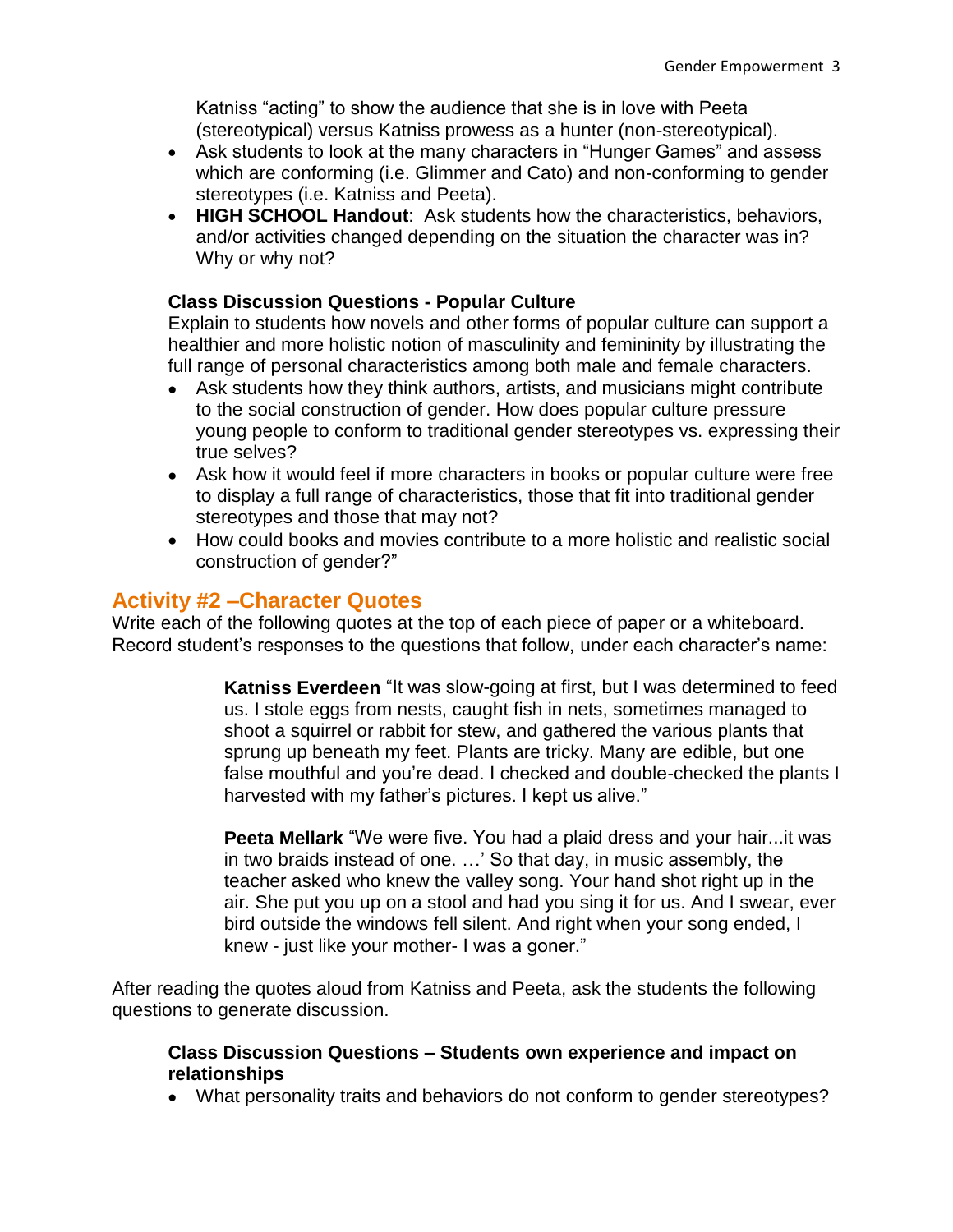- Does either of these characters remind you of yourself, someone you know?
- Do you have personal characteristics that conform and characteristics that do not necessarily conform to traditional gender stereotypes? Would you like to share them with the class?

#### **Class Discussion or Break into Small Group Discussion Questions**

You can give an option for groups to discuss and report back to the class to engage more students or continue as whole class discussion.

- How does it feel to read about characters who display such a full range of behaviors, activities and physical attributes including ones that might be considered outside of traditional gender stereotypes?
- Are these characters appealing? Why or why not?
- How to do you think characters like Katniss and/or Peeta contribute to or change our social construction of gender - or the way we think about gender?
- What is it like to look at male and female roles in a new and expanded way?
- What are some of the ways that traditional gender stereotypes affect individuals, relationships, families, and society?
- What role does gender play in your relationships with friends and dating partners? How does it affect who you are and who you date?
- What would change for us as individuals, in our relationships and in our society if men and women could be equally strong and equally vulnerable?

## **Closure to Lesson**

Katniss and Peeta are equally strong, but in different ways. In a world where Katniss is skilled, confident, and a rescuer and Peeta is emotionally expressive, caring, and vulnerable – each person is free to be their true selves. Men and women take control over their own lives. Katniss and Peeta and the other characters pursue their own goals, live according to their own values, develop self-reliance, and are able to make choices and influence - both individually and collectively - the decisions that affect their lives. Being free to express your true self is critical to becoming a healthy individual and achieving a healthy relationship.



**Teen Relationships** 

HEALTHY

CENTER FOR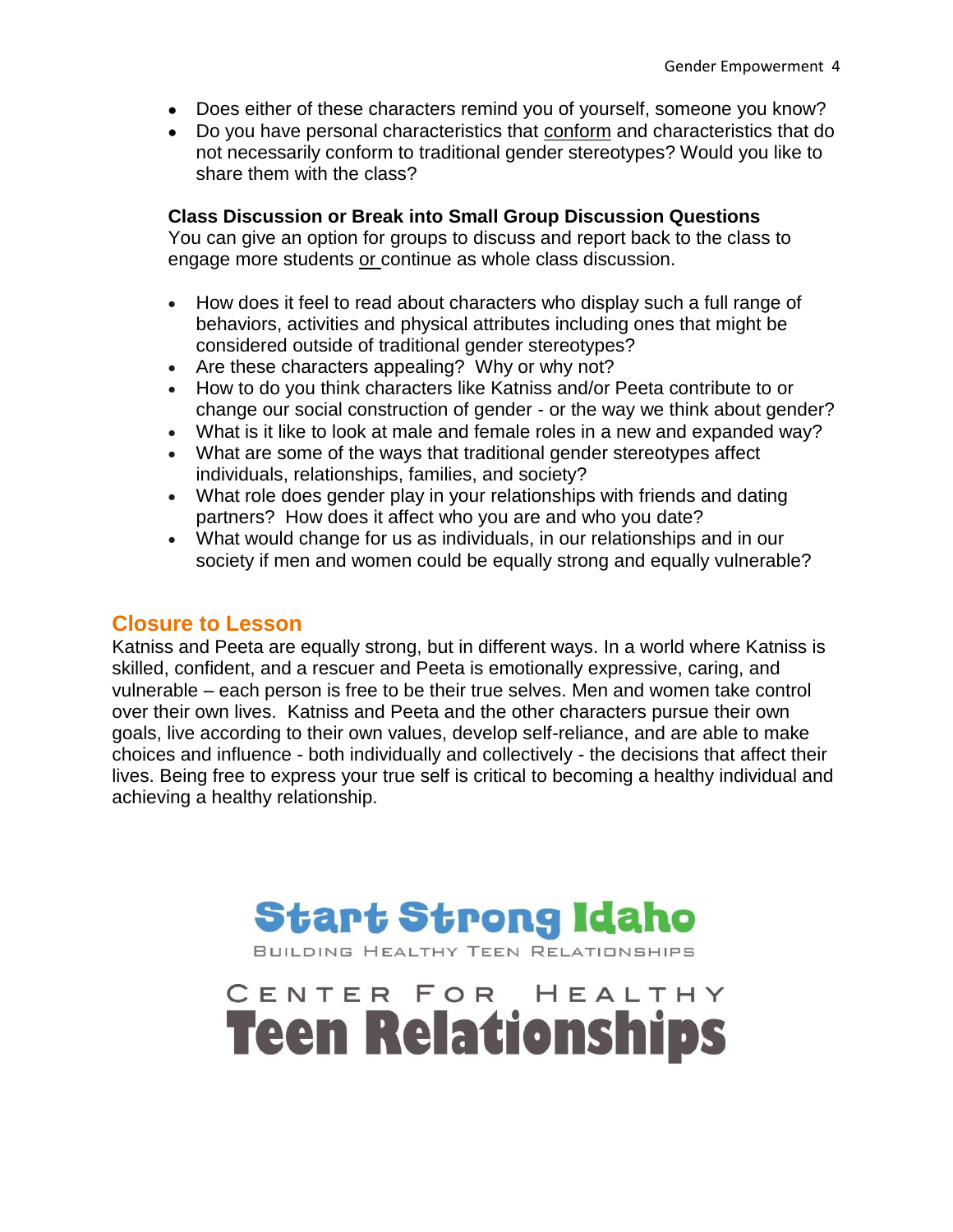# **List the top six most important personality characteristics, for each character.**

| <b>Personality Characteristics</b> |                  |  |  |  |  |
|------------------------------------|------------------|--|--|--|--|
| Compassionate                      | Independent      |  |  |  |  |
| <b>Brave</b>                       | Pragmatic        |  |  |  |  |
| Rational                           | <b>Assertive</b> |  |  |  |  |
| <b>Passive</b>                     | Strong           |  |  |  |  |
| <b>Nurturing</b>                   | <b>Clever</b>    |  |  |  |  |
| <b>Active</b>                      | Competitive      |  |  |  |  |
| <b>Sensitive</b>                   | Intelligent      |  |  |  |  |
| <b>Emotionally expressive</b>      | Communicative    |  |  |  |  |
| Intuitive                          | Weak             |  |  |  |  |
| <b>Ambitious</b>                   | Competent        |  |  |  |  |
| <b>Detailed</b>                    | Cooperative      |  |  |  |  |
| Dominant                           | <b>Timid</b>     |  |  |  |  |
| Graceful                           | Aggressive       |  |  |  |  |
| Courageous                         | <b>Muscular</b>  |  |  |  |  |
| Adventurous                        | Cheerful         |  |  |  |  |
| <b>Masculine</b>                   | Feminine         |  |  |  |  |
| Understanding                      | Self-sufficient  |  |  |  |  |
| Responsible                        | <b>Reliable</b>  |  |  |  |  |
| <b>Katniss</b>                     | <b>Peeta</b>     |  |  |  |  |
| 1.                                 | 1.               |  |  |  |  |
| 2.                                 | 2.               |  |  |  |  |
| 3.                                 | 3.               |  |  |  |  |
| 4.                                 | 4.               |  |  |  |  |
| 5.                                 | 5.               |  |  |  |  |
| 6.                                 | 6.               |  |  |  |  |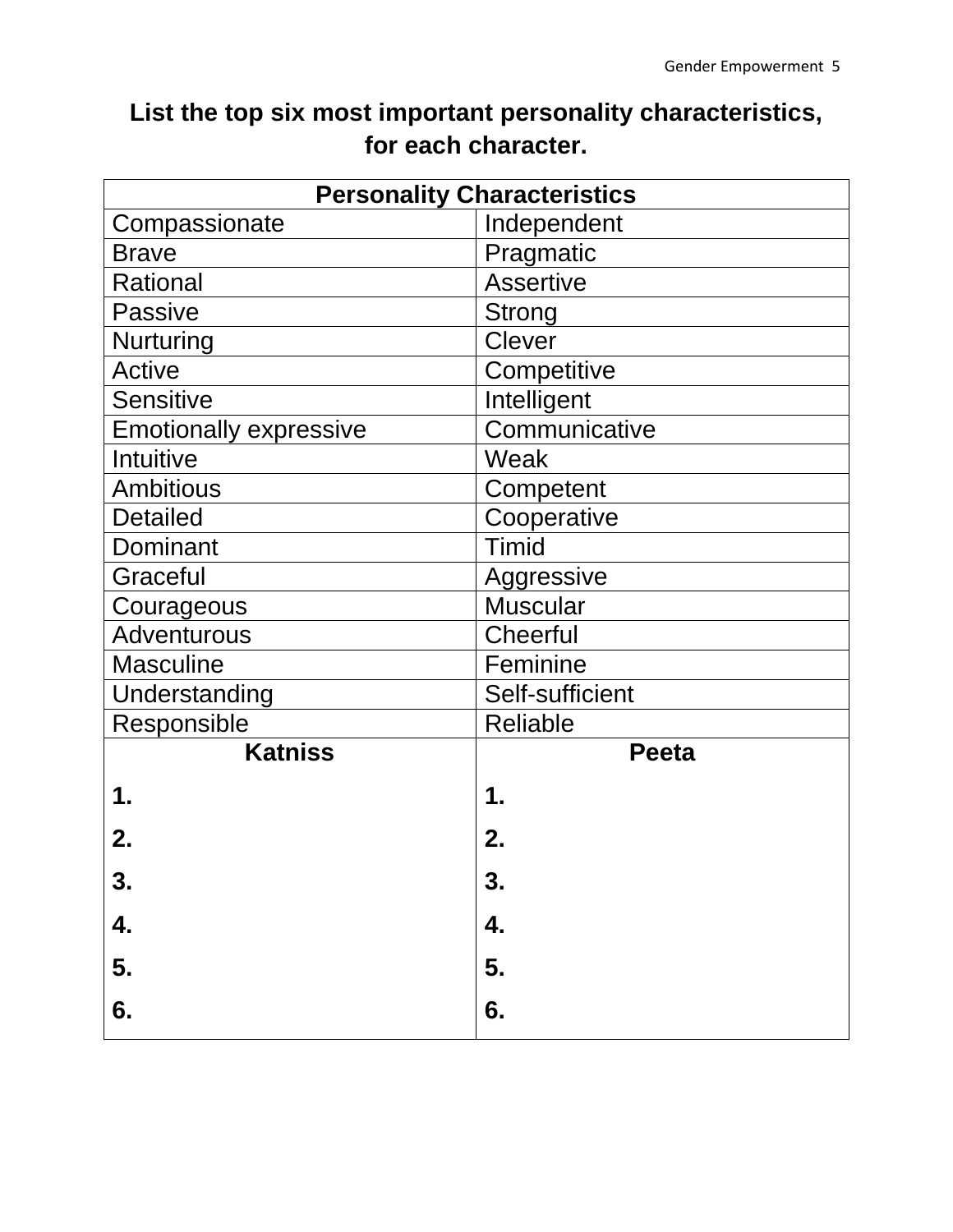## **Select the characteristics that best describe Katniss and Peeta at different points in the story (Before Reaping, Television Interviews, and During the Games).**

| <b>Characteristics</b>      |                                |    |                   |    |                              |  |  |
|-----------------------------|--------------------------------|----|-------------------|----|------------------------------|--|--|
| Peacemaker                  | Rescuer                        |    |                   |    | Archery                      |  |  |
| Intelligent                 | Rescued                        |    |                   |    | Cake frosting                |  |  |
| Independent                 | Assertive                      |    |                   |    | <b>Bread baking</b>          |  |  |
| Determined                  | <b>Nurturer</b>                |    |                   |    | <b>Fashion Design</b>        |  |  |
| Rebel                       | Strategic                      |    |                   |    | Hunting                      |  |  |
| Affectionate                | Cries                          |    |                   |    | Selling                      |  |  |
| Adventurous                 | Yells                          |    |                   |    | <b>Buying</b>                |  |  |
| Self-reliant                | Mediator                       |    |                   |    | Reading                      |  |  |
| Competitive<br><b>Brave</b> | Emotional                      |    |                   |    | Painting                     |  |  |
| Goal-oriented               | <b>Risk taker</b><br>Caregiver |    |                   |    | Knot tying<br>Weight lifting |  |  |
| Cooperative                 | <b>Fights</b>                  |    |                   |    | <b>Household Chores</b>      |  |  |
| Caring                      | Protector                      |    |                   |    | Makeup artist                |  |  |
| Confident                   | Risk-taker                     |    |                   |    | Caretaker                    |  |  |
| Responsible                 |                                |    |                   |    |                              |  |  |
|                             |                                |    |                   |    |                              |  |  |
|                             |                                |    |                   |    |                              |  |  |
| <b>Character</b>            | <b>Before Reaping</b>          |    | <b>Television</b> |    |                              |  |  |
|                             |                                |    | <b>Interview</b>  |    | <b>During the Games</b>      |  |  |
| <b>Katniss</b>              | $\mathbf{1}$ .                 |    | 1.                |    | 1.                           |  |  |
|                             | 2.                             |    | 2.                |    | 2.                           |  |  |
|                             | 3.                             |    | 3.                |    | 3.                           |  |  |
| 4.                          |                                |    | 4.                |    | $\overline{4}$ .             |  |  |
| 5.                          |                                | 5. |                   | 5. |                              |  |  |
| 6.                          |                                | 6. |                   | 6. |                              |  |  |
| Peeta                       | 1.                             |    | 1.                |    | 1.                           |  |  |
| 2.                          |                                | 2. |                   | 2. |                              |  |  |
| 3.                          |                                | 3. |                   | 3. |                              |  |  |
| $\overline{4}$ .            |                                | 4. |                   | 4. |                              |  |  |
| 5.                          |                                | 5. |                   | 5. |                              |  |  |
| 6.                          |                                | 6. |                   | 6. |                              |  |  |
|                             |                                |    |                   |    |                              |  |  |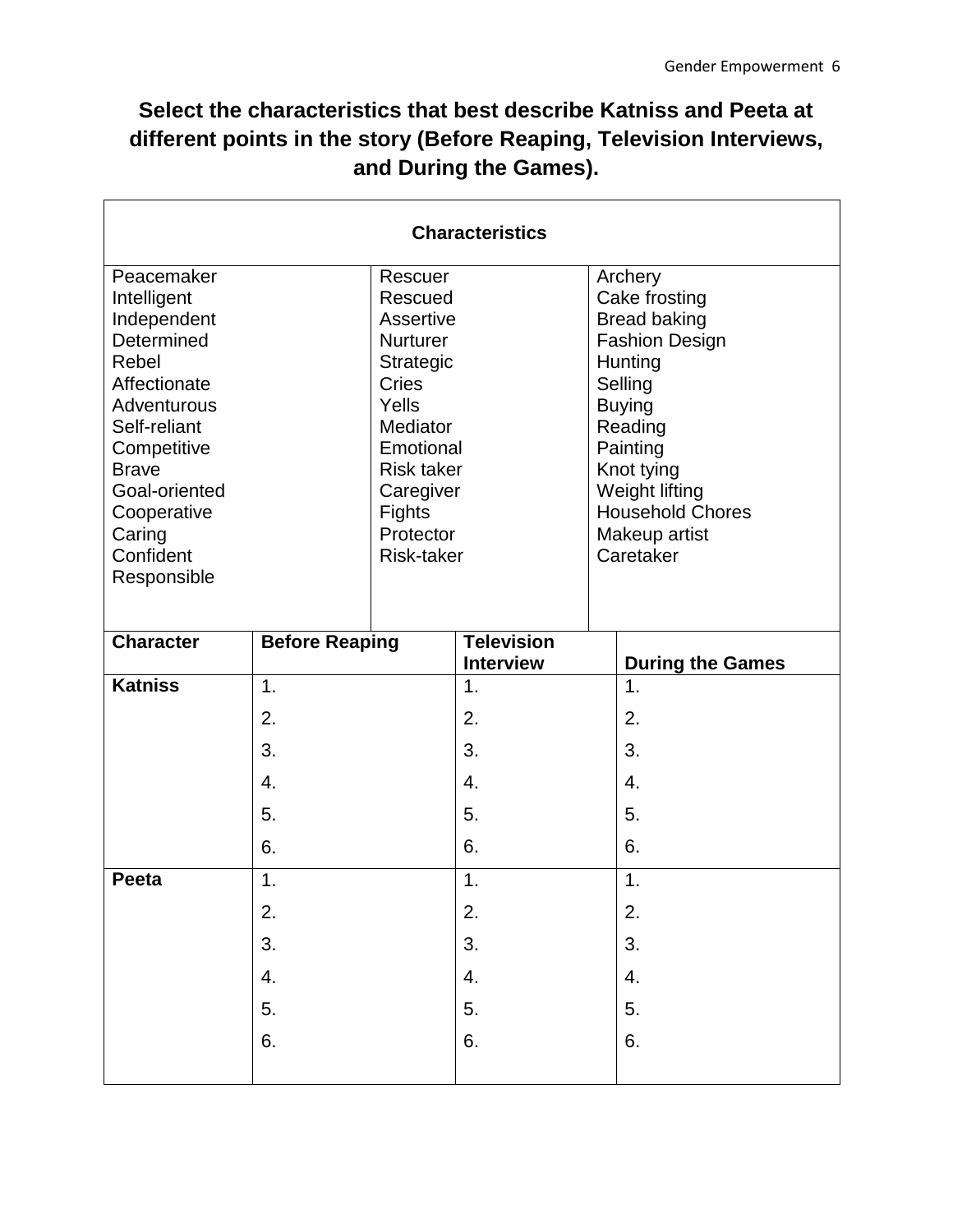# **Optional Extension - Writing Activity**

*The Hunger Games* characters exemplify people who display a full range of characteristics and as such, do not conform to traditional gender stereotypes. Are these characters compelling because they seem consistent with socialized norms - or because they embody a radical departure from the norms - within the Hunger Games society? I.e., a society dedicated to death-match competition for resources?

Write a character portrait the demonstrates a full range of characteristics! Have the students respond to the following questions. Start with the basics:

- What is your character's name?
- How old is the character?
- $\bullet$  Is this person a boy or a girl?
- Where does your character live?
- What is your character's family situation?

#### **Think about your character's personality for the following questions:**

- What is your character like?
- What do they do on the weekend?
- What is your character proud of?
- What makes your character feel embarrassed?
- Two things your character wants.
- Two things your character fears.
- One secret your character has.

Encourage students to be specific. Then, after the characters are created, ask the students what kind of story they'd like to read about this person. Have volunteers share their character portraits.

Lesson plan developed by Idaho Coalition Against Sexual & Domestic Violence, Expect Respect Team Safe Place Austin, Texas; Patti Bellan, MA, Malia Collins, MFA, and Josie Fretwell, MA April 2012 ©